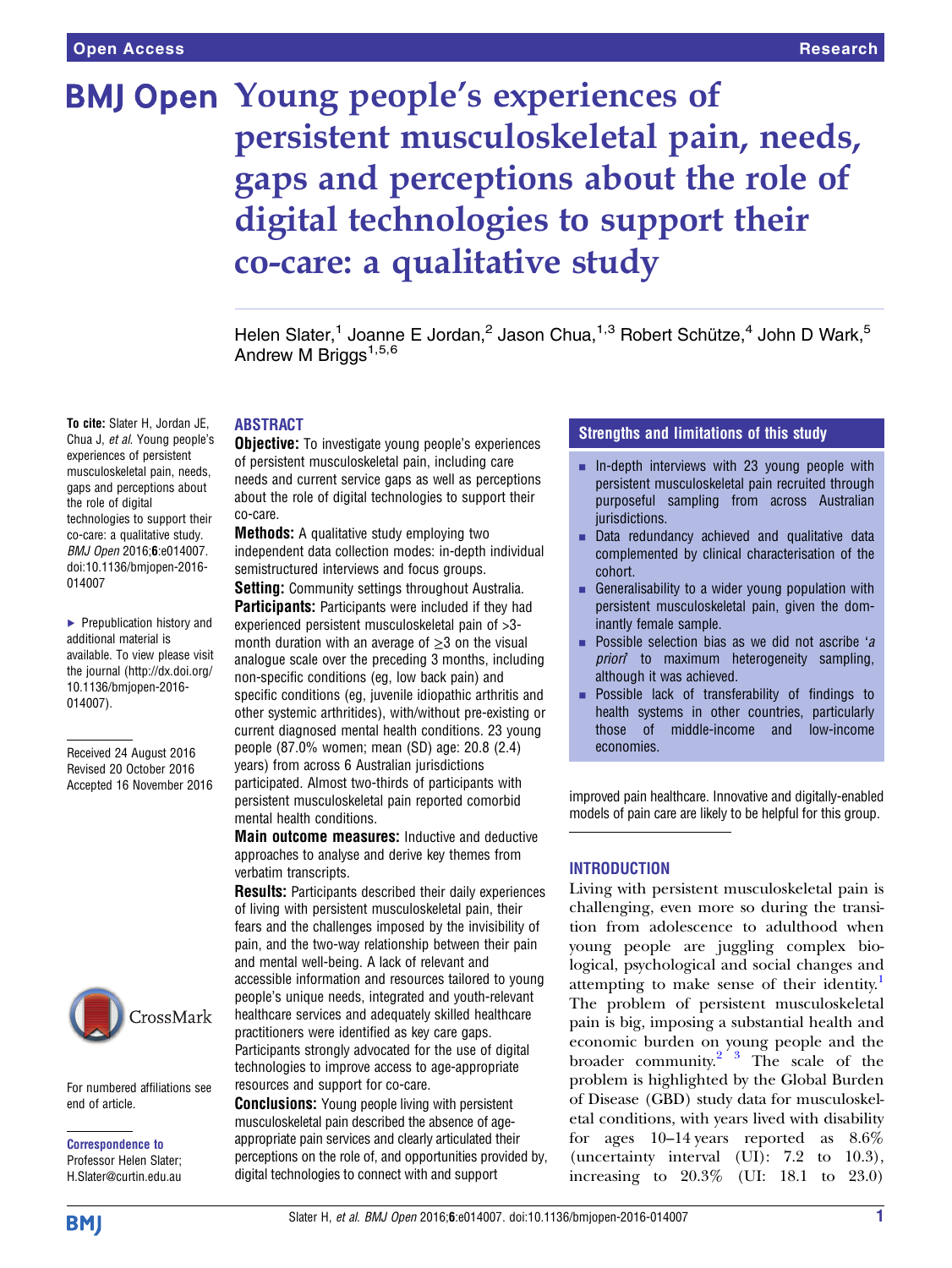between the ages of 20–24 years ([http://www.healthdata.](http://www.healthdata.org/gbd/data-visualizations) [org/gbd/data-visualizations;](http://www.healthdata.org/gbd/data-visualizations) accessed 18 November 2015). While Australian data suggest persistent pain rates for young people approach those of adults (ie,  $\sim$ [2](#page-8-0)0%),<sup>2</sup><sup>4</sup> international data suggest higher rates for musculoskeletal pain<sup>[5](#page-9-0)</sup> (eg,  $37\%$  for back pain), particularly in girls. $<sup>6</sup>$  $<sup>6</sup>$  $<sup>6</sup>$  The prevalence of mental health condi-</sup> tions also peaks during this period, with up to 25% of adolescents experiencing a mental health condition.<sup>[7](#page-9-0)</sup> Higher prevalence rates for comorbid pain in cohorts with depression and for depression in cohorts with persistent pain are reported than those for the individual conditions alone. $8$  Furthermore, up to 75% of people who experience mental health problems also experience pain, $9\overline{10}$  and coexistent psychiatric symptoms increase the prevalence of chronic multisite pain.<sup>1</sup>

Despite the identified burden of persistent pain in young people, particularly of musculoskeletal origin, $6 \text{ a}$  $6 \text{ a}$ substantial burden-service gap exists in Australia<sup>2 [12](#page-9-0)</sup> and internationally[.13](#page-9-0) While primary care services and resources are available to young people to address mental health problems in Australia, $14 \text{ age-appropriate}$  $14 \text{ age-appropriate}$ , accessible and reliable resources to address pain are lacking and fiscal constraints limit service expansion.<sup>[12](#page-9-0)</sup> Tertiary pain medicine and rheumatology units are under-resourced across Australia, $12$  and primary care services remain fragmented in terms of service consistency and workforce capacity with care disparities, particularly acute in rural and remote areas. $15$   $16$  Furthermore, the translation of paediatric models of care to young people and adult models of pain care to young people is not appropriate for many reasons, including the different developmental stages and what engages young people to facilitate their co-care.<sup>[17](#page-9-0)</sup>

In parallel with these burden-service challenges, an opportunity exists to lever the implementation of key age-appropriate resources and tools for musculoskeletal pain care as young people are technologically sophisticated in using information and communication technologies.<sup>18</sup> Digital technologies provide a mechanism by which to provide accessible, sustainable information about mus-culoskeletal pain and comorbid health conditions.<sup>[19](#page-9-0)</sup> This opportunity highlights the need to explore in young people their experiences of persistent musculoskeletal pain, their perceived health needs and preferences for ways in which these needs are supported using digital technologies. We aimed to explore young people's: (1) experiences of living with persistent musculoskeletal pain; (2) their needs for information, skills and support, to better manage their musculoskeletal pain condition(s); (3) their preferred modes of service delivery, particularly as they relate to accessibility and the use of digital technologies.

# PATIENTS AND METHODS

#### Study design

This qualitative study was undertaken in Australia between October 2014 and April 2015, as part of a

broader mixed methods research study exploring the experiences of young Australians with persistent muscu $loskeletal$  pain.<sup>[1](#page-8-0)</sup> The study had institutional ethics approval, adhered to the Declaration of Helsinki and aligned with reporting recommendations from COREQ-32 criteria<sup>[20](#page-9-0)</sup> (see online [supplementary](http://dx.doi.org/10.1136/bmjopen-2016-014007) file 1).

#### Recruitment and sampling

Participants were recruited from community sources, including arthritis consumer organisations, clinical practices, youth mental health services, the Young and the Well Cooperative Research Centre: [http://www.](http://www.youngandwellcrc.org.au/) [youngandwellcrc.org.au/](http://www.youngandwellcrc.org.au/) and the Young Female Health Initiative Research Program: [https://www.yfhi.org/](https://www.yfhi.org/useful-links/) [useful-links/.](https://www.yfhi.org/useful-links/)

Initial eligibility screening was undertaken through an online survey platform Qualtrics (Provo, Utah, USA; <https://www.qualtrics.com/research-suite/>), which allows tailored survey design, data capture and analysis. Participants completed questionnaires to characterise their musculoskeletal pain and participated in in-depth qualitative interviews; either one-to-one or in a focus group. At the completion of the interviews, participants received an AUD \$50 gift voucher.

#### Consent

Participants meeting the inclusion criteria consented through the Qualtrics survey platform. Participants aged 16–17 years were advised to discuss consent with their guardian/parent and were invited to have a guardian/ parent join them for the qualitative interview.

#### Inclusion and exclusion criteria

Young people aged 16–24 years were recruited, as this was the most appropriate age range for our variables of interest and aligned with the Australian Institute of Health and Welfare reporting on young people's health and well-being. $21$  The clinical presentation associated with musculoskeletal conditions varies between individuals and across conditions, as does the associated pain, disability and psychological distress, notwithstanding a clinical diagnosis.[22](#page-9-0) Therefore, participants with musculoskeletal conditions, specific and non-specific, were included consistent with a contemporary understanding of persistent pain, and the lack of consistent correlation between pain and tissue pathology. $23$  Participants were required to report musculoskeletal pain of >3-month duration with an average of  $\geq$ 3 on the visual analogue scale over the preceding 3 months including, but not limited to, non-specific conditions (eg, low back pain and fibromyalgia) and specific conditions, including juvenile idiopathic arthritis and other systemic arthritides with/without pre-existing self-reported mental health conditions. Reading and comprehension of English were required. Exclusion criteria included pregnancy and a history of previous/current active, clinically diagnosed psychosis.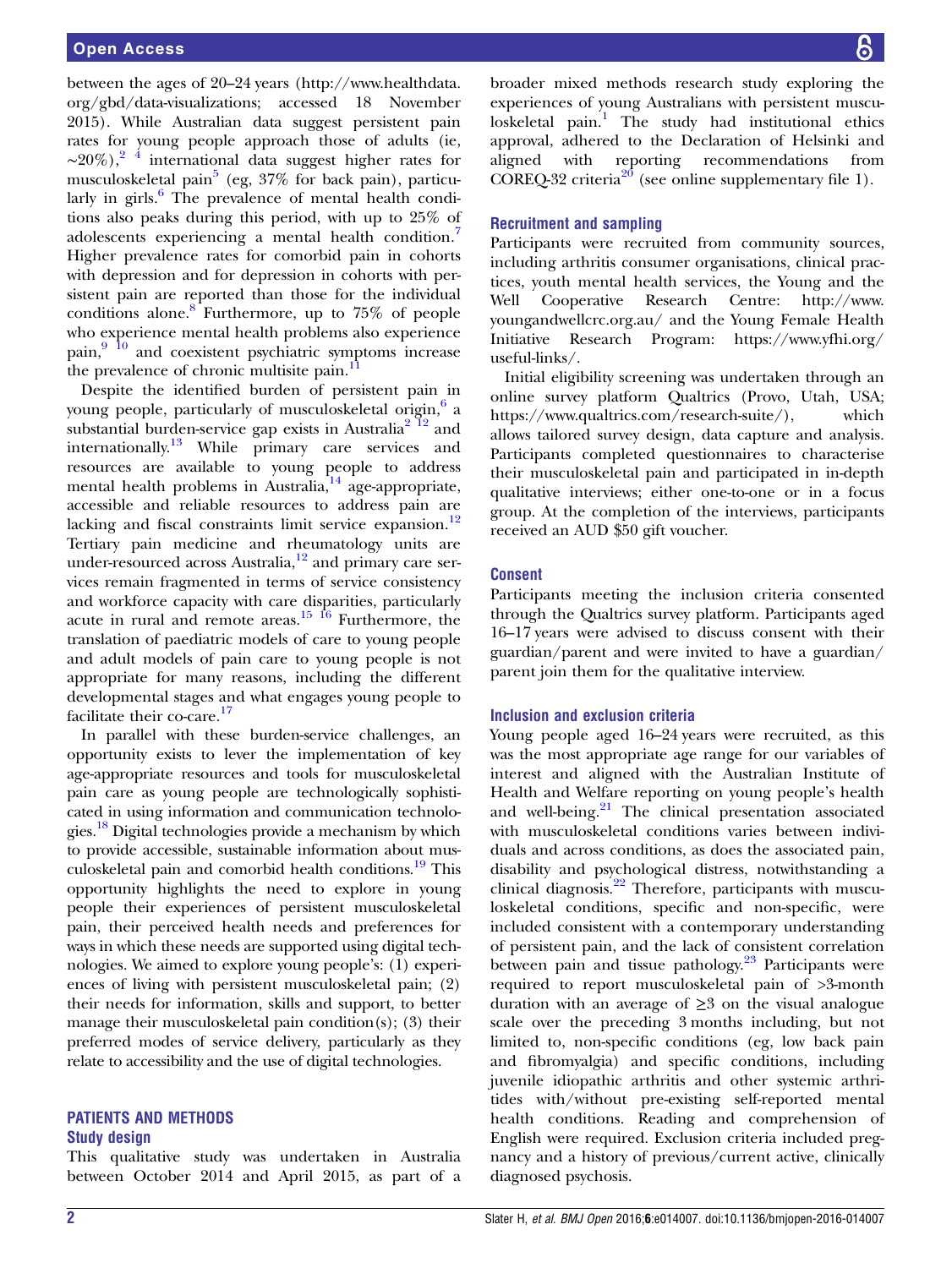<span id="page-2-0"></span>

| Table 1                                                                                                                                                                                                                                                                                                                              | Psychometric measures used to characterise young people's musculoskeletal pain and psychological well-being                                                                                                                                                                                                                                                                                                                                      |
|--------------------------------------------------------------------------------------------------------------------------------------------------------------------------------------------------------------------------------------------------------------------------------------------------------------------------------------|--------------------------------------------------------------------------------------------------------------------------------------------------------------------------------------------------------------------------------------------------------------------------------------------------------------------------------------------------------------------------------------------------------------------------------------------------|
| <b>Psychometric tool</b>                                                                                                                                                                                                                                                                                                             | <b>Scoring</b>                                                                                                                                                                                                                                                                                                                                                                                                                                   |
| ÖMSPQ-SF: the SF (10 items) of the ÖMSPQ is appropriate<br>for clinical and research purposes, as it demonstrates near<br>equivalent accuracy, compared to the longer version, <sup>25</sup> which<br>has demonstrated reliability and validity.                                                                                     | Items are scored 0-10; 0 refers to the absence of impairment<br>and 10 to severe impairment. Three items are reversed in<br>order for all the questions to be oriented in the same<br>direction. The total score will range between 1 and 100, with<br>a score of >50 indicating higher estimated risk for future work<br>disability. The SF has been tested in occupational and<br>musculoskeletal adult cohorts in primary care. <sup>25</sup> |
| CSQ (subscale 2; catastrophising). The catastrophising<br>subscale of the $CSQ^{26}$ was used to assess general pain<br>catastrophising beliefs.                                                                                                                                                                                     | This subscale lists six items that are scored using a 7-point<br>Likert scale with responses 0 indicating 'never' to 6 indicating<br>'always'. Scores can range from 0 to 36 with higher scores<br>indicating greater catastrophising beliefs.                                                                                                                                                                                                   |
| HADS: HADS is a 14-item measure of self-reported<br>symptoms of anxiety and depression widely validated and<br>with good psychometric properties. <sup>27</sup><br>PSEQ: <sup>28</sup> PSEQ is a valid and reliable measure of a person's<br>beliefs and confidence regarding their ability to undertake<br>activities despite pain. | The anxiety and depression scales each have seven<br>questions, and scores are categorised as normal (0-7), mild<br>$(8-10)$ , moderate $(11-14)$ and severe $(15-21)$ .<br>There are 10 items, using a 7-point Likert scale ('Not at all<br>confident 0 to completely confident '6'), with all items<br>summed for a total score with a possible range from 0 to 60<br>with a higher score indicating higher self-efficacy.                     |
| AQoL: AQoL is an 8-domain questionnaire (35 items)<br>psychological super dimension subscales (ie, subscales 4-8<br>inclusive) was used to capture overall psychological<br>well-being. <sup>29</sup>                                                                                                                                | The psychological super dimension can be used as a<br>stand-alone instrument, as it was derived to have<br>independent content validity. By comparison with existing<br>instruments, AQoL-8D has demonstrated advantages,<br>including greater coverage of mental and social dimensions<br>of health; similar results with respect to convergent and<br>predictive validity and a higher correlation with subjective<br>well-being.              |

AQoL, Assessment of the Quality of Life; CSQ, Coping Skills Questionnaire; HADS, Hospital Anxiety and Depression Scale; OMSPQ-SF, Örebro Musculoskeletal Pain Screening Questionnaire-Short Form; PSEQ, Pain Self-Efficacy questionnaire.

Following consent and eligibility screening, participants completed a questionnaire to capture demographic and clinical data. Validated psychometric measures used in primary care $24$  and commonly collected in clinical pain research were included (table 1).

Twenty-three young people (87% women) from six Australian states and one territory were recruited (demographic data are summarised in table 2).

Participants reported a wide mix of musculoskeletal conditions; pain duration was typically of long (group mean (SD) range: 68.4 (52.2) (5–240)), and comorbid mental health conditions were common (60.9%), and persistent (group mean (SD), range: 52.9 (43.8) (6– 144)). Collectively, the negative impact of pain on general well-being was evident through the Assessment of the Quality of Life (AQoL) score (psychological super dimension incorporating: self-worth, coping, relationships and happiness domains; [table 3\)](#page-3-0).

#### Interview data collection

A semistructured interview schedule prepared by the multidisciplinary research team ( JEJ, AMB, HS and RS) was piloted with three individuals within the target population (data not included in analyses) and, where relevant, content was revised to improve clarity and reduce item redundancy (see online [supplementary](http://dx.doi.org/10.1136/bmjopen-2016-014007) file [2\)](http://dx.doi.org/10.1136/bmjopen-2016-014007). Participants were contacted preinterview to outline

the process and discuss any questions. Five participants did not respond to phone contact. Qualitative data were collected via (1) one-to-one telephone interviews and (2) virtual focus group via teleconferencing. These two qualitative methods ensured validity of the findings,

| <b>Table 2</b> Demographic characteristics of participants<br>$(n=23)$ |                    |  |  |  |  |
|------------------------------------------------------------------------|--------------------|--|--|--|--|
| Age (years) mean (SD)                                                  | 20.8 (2.4) [17-24] |  |  |  |  |
| [minimum-maximum]                                                      |                    |  |  |  |  |
| Gender (women)<br>20 (87.0)                                            |                    |  |  |  |  |
| 22(95.7)<br>English as a first language                                |                    |  |  |  |  |
| Highest current level of education completed                           |                    |  |  |  |  |
| University                                                             | 8(34.8)            |  |  |  |  |
| TAFF*                                                                  | 4(17.4)            |  |  |  |  |
| Year 12 (tertiary entrance)*                                           | 8(34.8)            |  |  |  |  |
| Year 12 (other)                                                        | 3(13.0)            |  |  |  |  |
| Less than 3 year secondary                                             |                    |  |  |  |  |
| Currently at                                                           |                    |  |  |  |  |
| School                                                                 | 3(13.0)            |  |  |  |  |
| University or TAFE                                                     | 14 (60.9)          |  |  |  |  |
| Unemployed                                                             | 1(4.4)             |  |  |  |  |
| Employed (volunteer or paid work)                                      | 5(21.7)            |  |  |  |  |
| $*$ n-2 participants indicated being at TAFF and undertaking tertian   |                    |  |  |  |  |

 $emg$  at TAFE and under examinations for year 12.

TAFE, technical and further education institutions.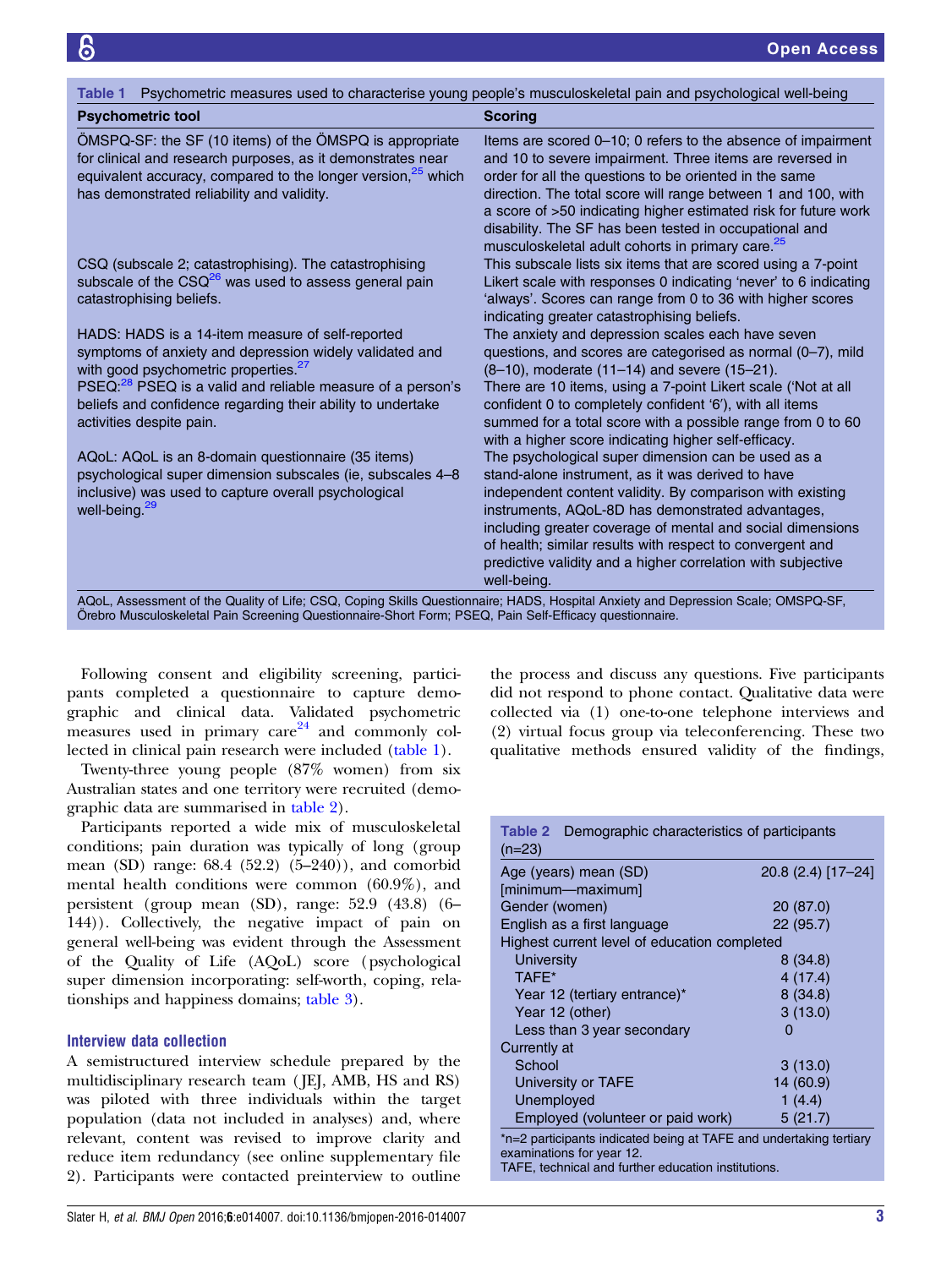<span id="page-3-0"></span>

| Individual participant clinical characteristics (n=23)<br>Table 3 |   |    |                                |                              |                                                 |                                              |                                           |                                                   |                                         |                                                                   |                                               |
|-------------------------------------------------------------------|---|----|--------------------------------|------------------------------|-------------------------------------------------|----------------------------------------------|-------------------------------------------|---------------------------------------------------|-----------------------------------------|-------------------------------------------------------------------|-----------------------------------------------|
| Code                                                              |   |    | Sex Age Diagnosis*             | Pain<br>duration<br>(months) | <b>Mental health</b><br>conditions (yes/<br>no) | <b>Mental health</b><br>duration<br>(months) | <b>ÖMSQ</b><br>(possible)<br>score 1-100) | <b>HADS</b> (total:<br>possible<br>score $0-42$ ) | <b>PSEQ</b><br>[possible<br>score 0-60] | <b>CSQ (catastrophising</b><br>subscale; [possible<br>score 0-36] | AQoL-8D; (MSD;<br>possible score<br>$0 - 100$ |
| IP <sub>01</sub>                                                  | F | 21 | JIA; fibromyalgia*             | 90                           | N                                               |                                              | 43                                        | 8                                                 | 43                                      | 13                                                                | 69                                            |
| <b>IP02</b>                                                       | F | 23 | Fibromyalgia*                  | 84                           | Υ                                               | 12                                           | 53                                        | 17                                                | 40                                      | 18                                                                | 49                                            |
| IP <sub>03</sub>                                                  | F | 24 | Neck/shoulders/<br>back        | 72                           | Υ                                               | 48                                           | 45                                        | 15                                                | 46                                      | 3                                                                 | 61                                            |
| IP <sub>04</sub>                                                  | F | 22 | Neck/back pain                 | 58                           | Υ                                               | 37                                           | 57                                        | 25                                                | 43                                      | 9                                                                 | 29                                            |
| <b>IP05</b>                                                       | F | 24 | Low back pain                  | 54                           | N                                               |                                              | 27                                        | 14                                                | 39                                      | 18                                                                | 72                                            |
| <b>IP06</b>                                                       | F | 19 | Bilateral knee pain            | 60                           | N                                               |                                              | 27                                        | 14                                                | 60                                      |                                                                   | 74                                            |
| IP <sub>07</sub>                                                  | F | 20 | Back pain/sciatica*            | 38                           | Ÿ                                               | 120                                          | 73                                        | 18                                                | 21                                      | 29                                                                | 52                                            |
| <b>IP08</b>                                                       | F | 24 | Shoulder/back*                 | 14                           | Ÿ                                               | 34                                           | 40                                        | 22                                                | 52                                      | 6                                                                 | 54                                            |
| IP <sub>09</sub>                                                  | M | 22 | AS*†                           | 84                           | Y                                               | 36                                           | 41                                        | 25                                                | 18                                      | 16                                                                | 40                                            |
| <b>IP010</b>                                                      | F | 20 | $JIA*$                         | 240                          | Ÿ                                               | 12                                           | 60                                        | 14                                                | 46                                      | 6                                                                 | 60                                            |
| <b>IP11</b>                                                       | F | 20 | CTD*‡                          | 35                           | Y                                               | 60                                           | 49                                        | 26                                                | 38                                      | 5                                                                 | 33                                            |
| <b>IP12</b>                                                       | F | 19 | Hips/knees/back                | 60                           | Y                                               | 144                                          | 50                                        | 14                                                | 39                                      | 15                                                                | 64                                            |
| IP13                                                              | M | 21 | Back pain*                     | 32                           | Y                                               | 32                                           | 36                                        | 10                                                | 57                                      | 18                                                                | 71                                            |
| IP14                                                              | F | 24 | Fibromyalgia*                  | 37                           | $\mathsf{N}$                                    |                                              | 42                                        | 10                                                | 46                                      | 18                                                                | 74                                            |
| <b>IP15</b>                                                       | F | 24 | Ankylosing<br>spondylitis/OP*  | 54                           | $\mathsf{N}$                                    |                                              | 33                                        | 9                                                 | 37                                      | 6                                                                 | 70                                            |
| <b>IP16</b>                                                       | M | 22 | Low back pain/<br>sciatica*    | 56                           | N                                               |                                              | 33                                        | 5                                                 | 60                                      | 8                                                                 | 87                                            |
| IP17                                                              | F | 23 | Inflammatory<br>arthritis§/OA* | 126                          | $\mathsf{N}$                                    |                                              | 31                                        | $\overline{4}$                                    | 56                                      | 4                                                                 | 79                                            |
| <b>IP18</b>                                                       | F | 19 | Fibromyalgia*                  | 87                           | N                                               |                                              | 52                                        | 10                                                | 45                                      | 18                                                                | 59                                            |
| <b>FG01</b>                                                       | F | 18 | Knee pain*                     | 36                           | $\mathsf{N}$                                    |                                              | 38                                        | 6                                                 | 54                                      | 5                                                                 | 77                                            |
| <b>FG02</b>                                                       | F | 18 | Scoliosis (back)*              | 90                           | Y                                               | 96                                           | 56                                        | 17                                                | 38                                      | 16                                                                | 51                                            |
| <b>FG031</b>                                                      | F | 17 |                                | 38                           | $Y^{\ast\ast}$                                  |                                              | 20                                        | $\overline{2}$                                    | 57                                      | 6                                                                 | 71                                            |
| $FG04$ <sup>1</sup> $F$                                           |   | 18 | Low back/hip<br>pain*††        | 8                            | Y                                               | 6                                            | 47                                        | 17                                                | 10                                      | 26                                                                | 48                                            |
| $FGO5\P F$                                                        |   | 18 |                                | 5                            | Y                                               | 39                                           | 45                                        | 27                                                | 54                                      | 11                                                                | 56                                            |

Except where indicated otherwise, values are presented as <sup>n</sup> (percentages).

\*Clinical diagnosis made by health professional.

†Also pituitary adenoma and acromegaly.

‡Unspecified Connective Tissue Disorder with Sjogren'<sup>s</sup> features.

§Seronegative.

¶No specific clinical diagnosis was available from transcripts due to confidentiality requirements of the FG.

\*\*Previously history of clinically diagnosed anxiety but now resolved.

††Comorbid endometriosis.

AQoL-8D, The Assessment of Quality of Life Eight Dimension Scale (psychological super dimension only); AS, ankylosing spondylitis; CSQ, Coping Strategies Questionnaire-Pain Factor 2: catastrophising subscale; CTD, connective tissue disorder; FG, focus group participant; HADS, Hospital Anxiety and Depression Scale; HADS-A, anxiety subscale; HADS-D, depression subscale; IP, individual participant; JIA, juvenile inflammatory arthritis; OA, osteoarthritis; ÖMSPQ-SF 10, Orebro Musculoskeletal Pain Screening Questionnaire-Short Form 10; OP, osteoporosis; PSEQ, Pain Self-Efficacy Questionnaire.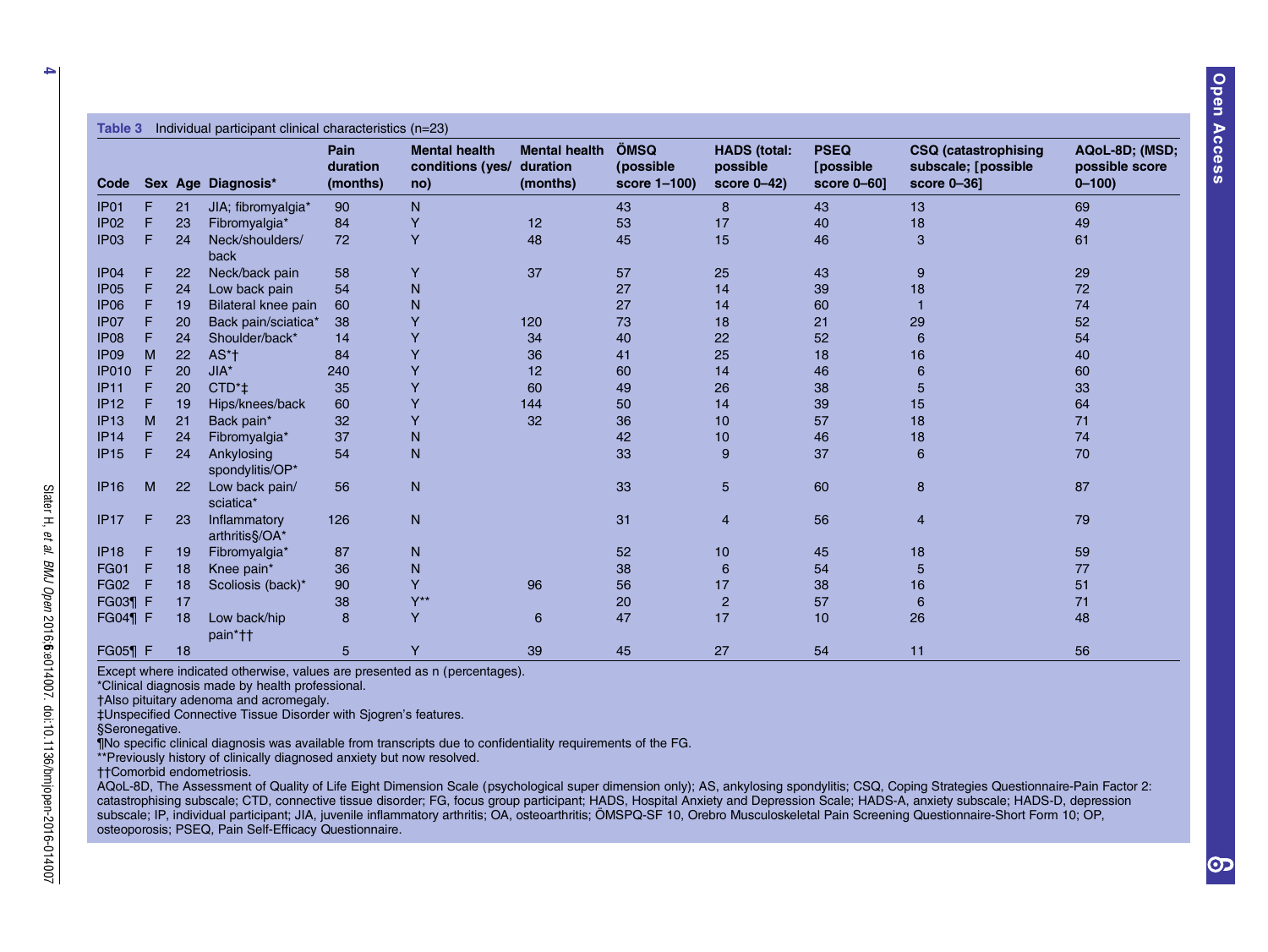minimised bias and achieved triangulation of derived themes.<sup>[30](#page-9-0)</sup>

Eighteen interviews and one focus group (five individuals) were conducted by a senior qualitative researcher ( JEJ) and a senior specialist musculoskeletal physiotherapist/clinical researcher in the field of musculoskeletal pain (HS). Audio-recorded interviews ranged between 20 and 50 min, while the focus group was 50 min. Verbatim transcripts were participant-checked for accuracy.

#### Analysis

Data were analysed in two stages using inductive and deductive approaches by one researcher ( JEJ). In the first stage, an inductive analysis based on grounded theory was undertaken. The grounded theory approach was selected because it supports a method of developing theories and concepts without starting from a prior theoretical understanding of the issue; that is, concepts are derived inductively, or from 'the ground up'. This approach is critical in the context of our study, as understanding of young people's needs as they relate to persistent pain is poorly understood. Thirteen interview transcripts were analysed using a specified process $31$  that begins with basic description and moves to conceptual ordering and then on to theorising.<sup>[32](#page-9-0)</sup> This process involved constant comparison of data over a period of time until no new themes, dimensions or relationships emerged (data redundancy). $31$  For the second stage, the focus group and another five interview transcripts were analysed deductively, using the derived coding framework from the first stage, to verify data redundancy. Where a new topic emerged from the focus group data, a corresponding theme was developed inductively. One third of the interviews transcripts (n=6) was analysed independently (HS) to confirm themes identified, and where necessary, refine to reach consensus. Data were structurally organised to present themes in a logical explanatory scheme.<sup>32</sup>

#### RESULTS

This paper is drawn from a broader mixed methods study of persistent pain in young people (see [http://www.move.](http://www.move.org.au/Research/Funded-Research/Completed/Painful-Transitions) [org.au/Research/Funded-Research/Completed/Painful-](http://www.move.org.au/Research/Funded-Research/Completed/Painful-Transitions)[Transitions\)](http://www.move.org.au/Research/Funded-Research/Completed/Painful-Transitions). To provide a clear structure to understand this subset of unpublished data, key themes derived are discussed under the stated aims of the project.

#### Aim 1: explore young people's experiences of living with persistent musculoskeletal pain

Persistent pain negatively impacted multiple and interrelated aspects of young people's lives, including study, workforce participation, fear of living a life in pain, sleep, physical activity, daily tasks and overall lifestyle. Online [supplementary](http://dx.doi.org/10.1136/bmjopen-2016-014007) file 3 provides a summary of these themes. Below we discuss the strongest of the themes (subheadings) to emerge: fear of living a life in

pain, lack of understanding about what pain meant and fears around the lack of legitimacy.

#### Fears

Many participants feared that they were destined for a life in pain. Participants described their beliefs about what pain meant, not only for them currently, but also in the future. For some, the prospect of managing their condition when they were older was daunting given previous ineffectual treatments.

That it'll just keep going for like the rest of my life; that worries me. I don't think anyone wants to live a life in pain. But because I don't want it to be ongoing, if left untreated, but then again, so like if it's untreated, it'll evolve into something more serious, but then again I've seen doctors about it and you know, they're saying to you, anti-inflammatories, cream to relieve the pain, but that's just like a quick fix really, it doesn't do anything. So I don't really know. It worries me that if left untreated it'll turn worse, but then again I don't know what treatment to go for because I've tried it all. (IP01)

Just that it might not go away. It would be a bit stressful thinking that I might have to do this sort of rehab for the rest of my life. But mainly—I'm not worried at the moment, it's more when I'm say 50 or 60 years old…will the arthritis and all that sort of stuff set in, in my back area or—I don't understand it. (IP05)

Participants also expressed fear about others' perceptions and legitimacy about their pain.

Generally I don't normally tell people unless I trust them, because I kind of don't want it to be my identifier. (IP13)

#### Invisibility of pain

The invisible nature of pain also hampered participants' experiences in receiving understanding, empathy or even acknowledgement from others. For some, the lack of physical evidence, such as a deformity, or a specific clinical diagnosis, resulted in more profound perceptions of exaggerating pain or doubt that young people could experience persistent pain. Consequently, some participants coped by internalising their pain, not wanting to complain.

What I've sort of found with other young people, unless they've got the same sort of mystery pain situation that I do…I don't know if this will sort of make sense, but a lot of people don't sort of believe you. Because it's not visible, so it's like, say if you have chicken pox then everyone would be like, "Oh my God, are you alright?" …But if you're always just sort of saying, "Oh, you know, I've got a really sore back," … it's sort of like you're always complaining. So I just try to not mention it, ever. (IP07)

But especially people my age, but even from dorm parents and teachers who just—they can't see it so they can't believe it. Like it's one of those things that they go, "Oh, you're putting it on. It's not that bad", like, you know? (FG1)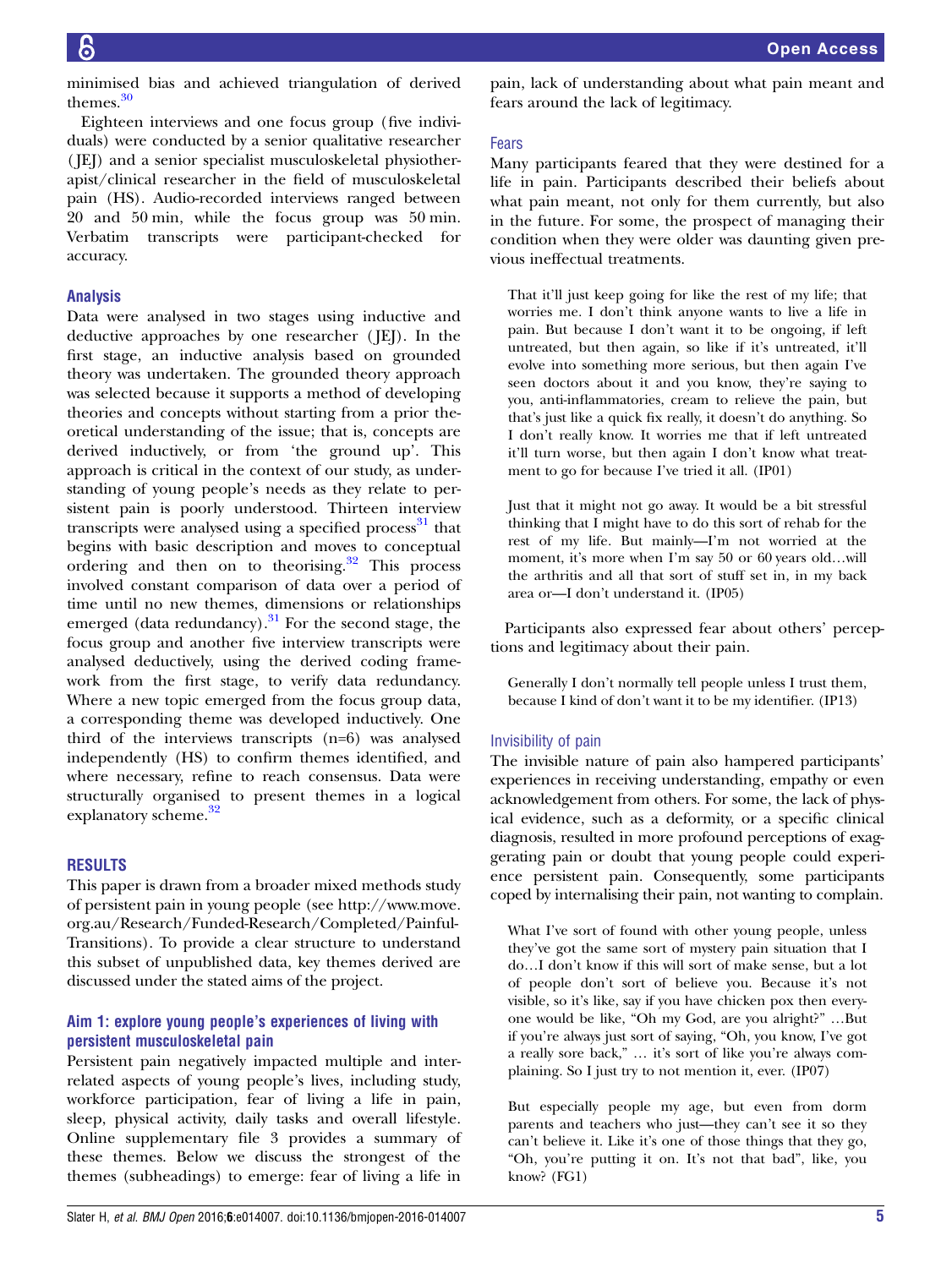#### The two-way relationship between pain and mental well-being

Most participants reported a two-way relationship between their pain and mental well-being: pain was worse with emotional upset, anxiety or low mood. Low mood was reported to occur more commonly if pain was exacerbated. Coping, physically and psychologically, was described as challenging.

I think it's a two-way street, yeah. I think if I'm upset I more acutely feel—if I'm upset or miserable I notice when I feel bad. I notice that my back's more sore and I'm more likely to let it stop me from doing things. (IP03)

Some participants described life as passing them by, unable to enjoy 'normal' experiences.

You know, I've kind of aged out and you just watch other people's lives, you know, speed off. That's kind of the way it feels, just kind of catches up to that like oh wait, my life is going to be entirely different to all the people around me. (IP04)

For those lacking a specific clinical diagnosis, continual worry over making the right decisions about treatment and the reasons for persistence of pain also negatively impacted their mental well-being.

It was [worry] more debilitating than the pain was, in a sense, just because either you were so depressed, so downtrodden, so just you know didn't feel like fighting. It's almost like everything is a fight and you have no fight in you. … So it kind of retards any enthusiasm or incentive, like there's just no motivation and then the other thing would be anxious about, you know, is this the right path, am I doing the right thing…you know, it's that worry that it's all wrong because it feels wrong. Or like, you know, you're just panicky and so you don't really want to take a risk. Because any risk, you're just—you know, all you can think about is it's already so shit, you know, I'm going to make it worse. (IP04)

Different approaches to managing pain and mental well-being were described. Many indicated seeking an integrated, holistic approach to managing pain and wellbeing, adopting active coping approaches (eg, stretching and exercise, mindfulness, breathing, socialising and listening/reading to peers' experiences in coping with persistent pain) and passive (eg, medication and hot/cold compression) strategies.

That's got to be the—if not the biggest thing that I use is exercising every day. It makes me feel better, emotionally and physically. (IP05)

#### Aim 2: explore needs for information, skills and support to better manage pain condition

Participants were unequivocal in identifying the need for:

2. an integrated (ie, responsive to a whole person approach to care) healthcare system catering specifically to young people's needs.

These themes are discussed further below.

#### Health professionals who understand persistent musculoskeletal pain

Participants' experiences with health professionals in the diagnosis, treatment/management of persistent pain, were overwhelmingly negative with frustrations for some, at failing to receive a clinical diagnosis, or for others, failing to be given a cogent explanation for their persistent pain. Medical practitioners were perceived to be particularly dismissive and unwilling to assist in making a diagnosis, providing an explanation/guidance about persistent pain, or providing treatments other than medications.

I've got a pain condition and when I see doctors they don't believe me that I've got it. They believe that it doesn't exist and they basically just tell me that it's all in my head and I'm making it up which is frustrating to say the least. (FG5)

Some participants reported that health practitioners failed to show compassion for young people juggling work, study, finances and seeking independence.

Just the extra understanding and support. Perhaps if GPs —I don't know what they actually undergo in their training, but maybe there needs to be a specific module that they undergo where they speak to young people with chronic pain…I think those of us that are really actually in pain probably are reluctant to go there all the time and annoy them…so that's probably the gap, it's just understanding and a legitimate compassion I suppose for people that of this age group. (IP15)

#### Need for integrated healthcare system catering specifically to young people's needs

Participants described feeling overwhelmed with the specialised and varied information about pain provided by different health professionals, and experienced difficulty in fitting information together to provide an integrated, holistic approach to pain care. Several participants commented on difficulty in finding a general practitioner who was affordable and could coordinate care or follow-up on a regular basis.

It's just—it's too scattered if you like…I don't know, it's just you go in and you know maybe your knee hurts really bad and they say, have this rub, do this stretch, do that and you go out and then maybe that goes away and there's a new thing and you go to a different specialist and they've got a different take and none of it feels kind of like a holistic treatment or you know, overarching or long term (IP04)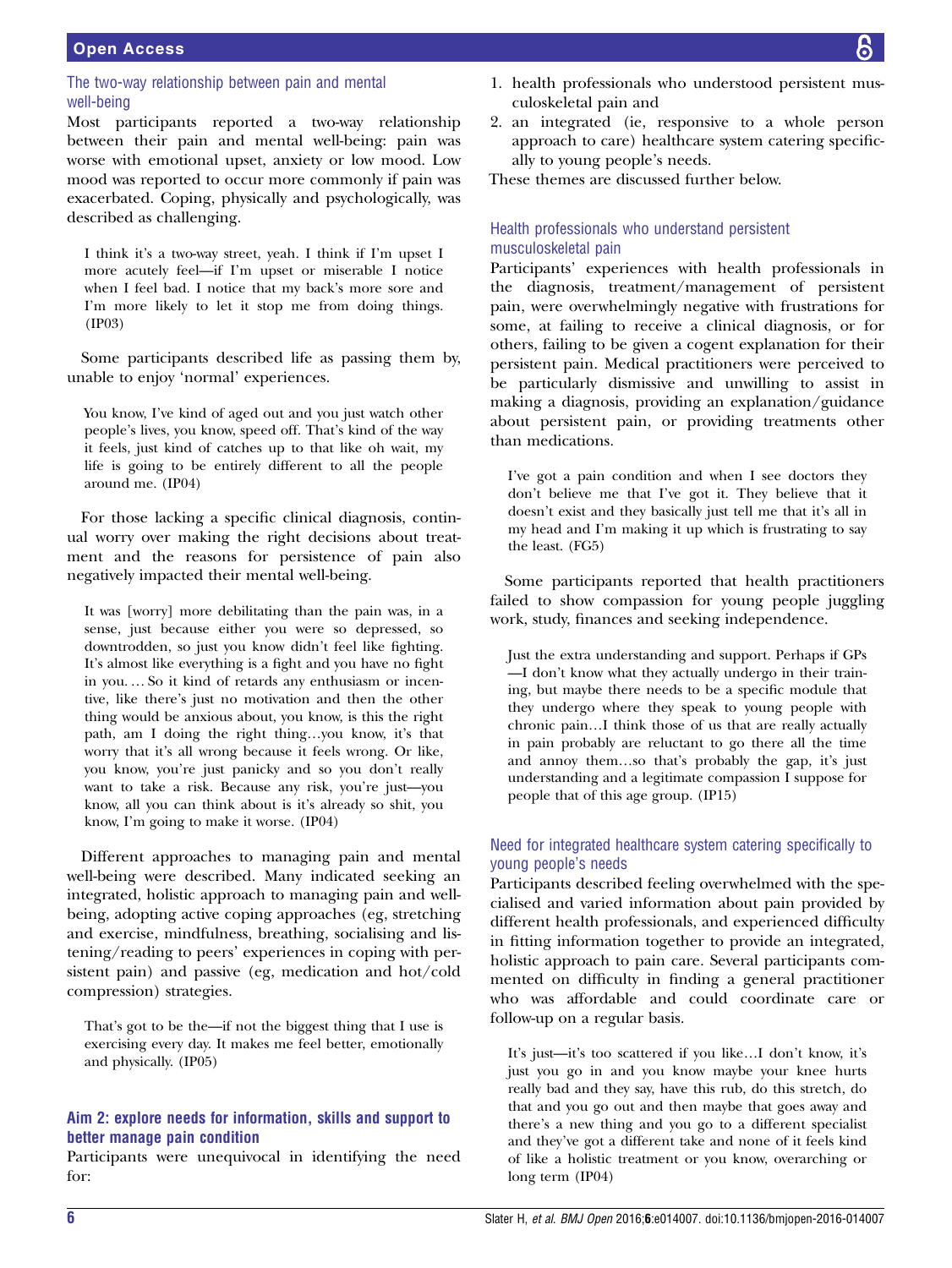| Topic area                | <b>Specific information components</b>                                                 |
|---------------------------|----------------------------------------------------------------------------------------|
| 1. Self-management        | Assist with managing information, actions and medication from all health professionals |
|                           | involved in care                                                                       |
|                           | Pain management strategies                                                             |
|                           | Practical tips and strategies                                                          |
|                           | Tracking pain levels                                                                   |
| 2. Online screening tools | Screening/diagnostic tools                                                             |
| 3. Prevention             | Prevention of injury                                                                   |
| 4. Education              | Education for health professionals                                                     |
|                           | Enhance patient health literacy                                                        |
|                           | Section for parents/carers                                                             |
|                           | Education for employers and employees                                                  |
|                           | Education for teachers and employers                                                   |
| 5. Pain physiology        | Insight into what causes pain and affects on the body                                  |
| 6. Medication information | Drug efficacy                                                                          |
| 7. Support                | Online chat with peers                                                                 |
|                           | Online chat/access to health professionals specialising in pain                        |
|                           | Motivational/inspirational spaces                                                      |
| 8. Available healthcare   | Directory of health professionals specialising in pain management                      |
| assistance                | Online repository for best practice                                                    |

Furthermore, a profound lack of age-relevant and accessible information on persistent pain for young people was reported. Participants identified a vast array of information and assistance needed, including self-management, online screening/diagnostic tools, education, most notably for health professionals, pain physiology, mental well-being and support avenues (table 4).

Probably there's a lack of resources for people like 18 to 25…I don't know a single other person that has a chronic pain condition in that age group. So I think there's like lack of any sort of support network and especially for people that age that possibly are moving out of home and taking responsibility for their healthcare and all of these different things and there's nothing there to help. (IP13)

I think so much of education is focused on old people and old diseases and degenerative stuff. And I'm not saying that's not important, but I'm saying there needs to be a level of education about what young people experience and how that affects what they can do with their life…because I think, as you are trying to work out who you are as a young person too, it's quite difficult to manage yourself and your pain and work out where you fit and what you're doing. (IP03)

## Aim 3: explore preferred modes of service delivery with a focus on digital technologies

Digital technologies were perceived as the most effective way to deliver health information to young people with participants having clear preferences for using apps and websites. Several participants cautioned the need for apps to be well designed, have useful functions, be affordable and available to mobile devices to optimise

uptake. Similarly, it was perceived that websites should also be cross platform (mobile and desktop) to ensure reach across urban and rural areas, and content should include interactive features to actively engage users.

I suppose you'd have to go with app at this stage because it's very freely accessible, the rate of people that have smart phones at the moment, particularly if we're looking at 16 to 24 age group. (IP16)

I like apps on my phone…The problem with apps is they have to be well-designed; otherwise, you don't use them…which is, I think, an issue of cost. (IP03)

Use a website. Tailor a website specifically for [young] people. (IP11)

I think having like an online course would be nice, having one aimed at the actual young people like the patients as well as having either a component of that course or a separate course directed at the parents. (IP06)

Digital technologies were considered useful to assist in tracking medications, reminders for different healthcare appointments, as well as being able to connect with peers in similar situations or understand practical information such as exercise activities.

Yeah, blogs are important for I think hearing other people's stories. That's a really—all the pain management websites I've visited so far, that's been a really comforting thing, to read about people who have had chronic pain and overcome it, that's a really nice personalised touch to the site. (IP02)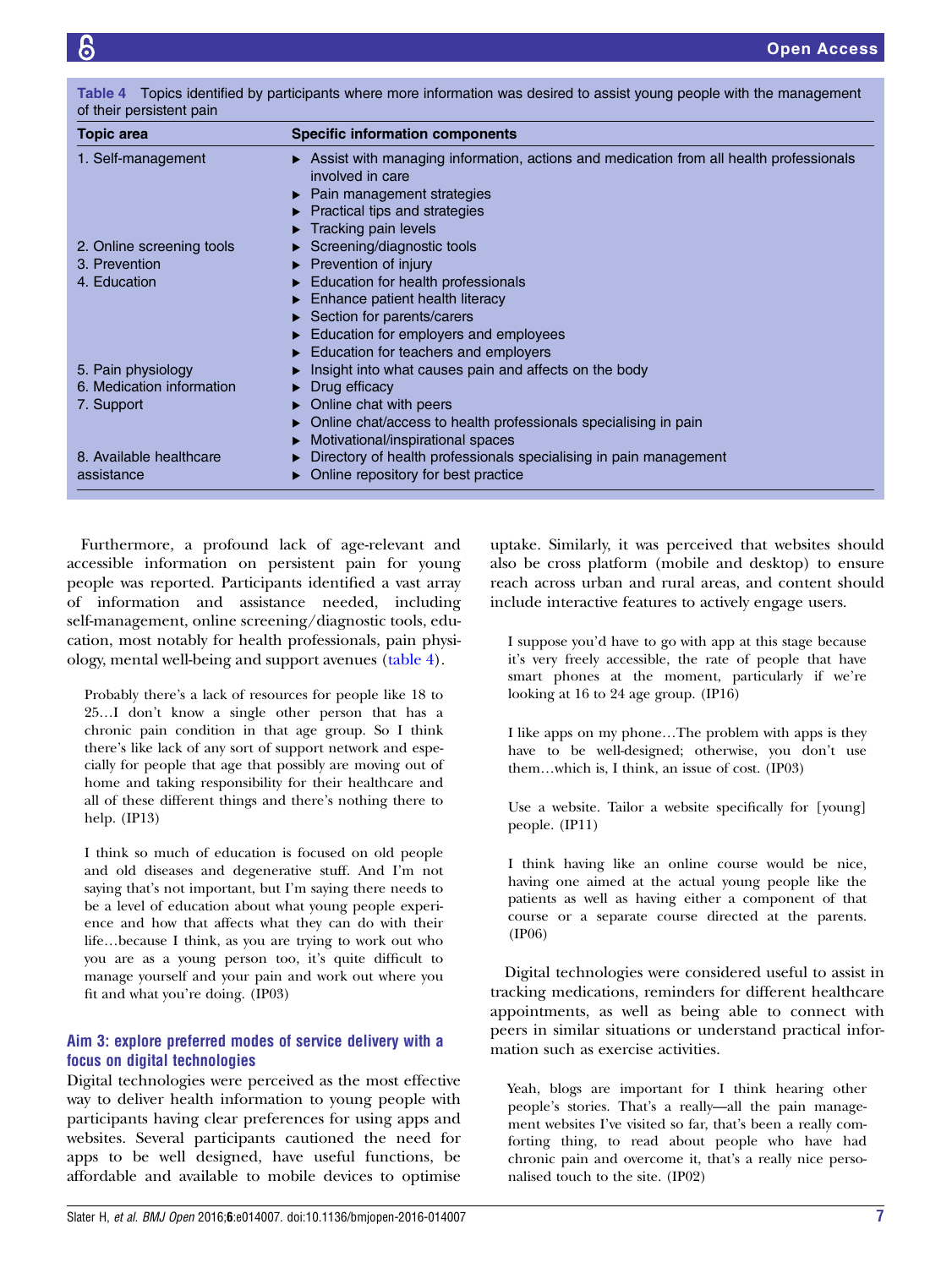I would be probably most likely to use—if it was an emotional support base thing I would like some kind of a social network/blogging platform…where young people can like you know, get together and share their own blog posts and … where they can kind of customise their own page or whatever and share information with each other and support each other. (IP08)

Preferences for delivery formats were diverse, including videos, blogs, podcasts, online surveys and text, while the use of telehealth was also perceived as important.

Podcasts would be good because then you might be able to listen to them on your phone like when you're in the car or on your, when you're out walking or whatever, but —yeah, so maybe, well, videos if they were short but not if they were like a lecture-y kind of long video, I probably wouldn't do it. (IP07)

Well I mean there's always online resources, in which case I still think even if it's not face-to-face, it would be nice, even if it's done online, if people can actually, you know, talk to real people. Like talk to a real psychologist, talk to a real pain specialist, even if it's just like Skype or a chat mechanism or something. (IP06)

#### **DISCUSSION**

Young people with persistent musculoskeletal pain fear a life lived in pain and described the challenges imposed by a health system that is fragmented, health professionals who inadequately understood persistent pain and services that failed to meet their age-appropriate needs. While these experiences have similarities with adult populations with persistent musculoskeletal pain,  $33-37$  $33-37$ what is striking is that young people are frequently the least likely to seek help or to access professional help for their pain,<sup>[38 39](#page-9-0)</sup> especially when they have comorbid mental health conditions.<sup>[14 40](#page-9-0)</sup> In this context, the use of digital technologies to provide accessible, evidence-based resources was perceived as a key lever for actively engaging these young people in developing shared clinical solutions to improve their health and well-being and better connecting them with support from peers and health professionals.<sup>[41](#page-9-0)</sup> Novel ways to engage young people with persistent musculoskeletal pain early on in their care are critical, given the complex biological and psychological changes that occur during this developmental phase and the potential for increased risk of ongoing pain and associated comorbidities. $42-44$  $42-44$ 

Young people's nuanced experiences reflect the recognised 'adversarial struggle' of living with persistent mus-culoskeletal pain,<sup>[2](#page-8-0) 3 33</sup> 45 a term originally described by Toye et  $al^{46}$  $al^{46}$  $al^{46}$  Pain is not simple; pain is challenging to understand for the person experiencing pain and for their health professionals. As pain persists, brain networks can become variably disrupted, including areas associated with cognition, affect, movement, reward, nociception and immune and autonomic function.<sup>[47](#page-9-0)</sup> This disruption helps to make sense of the individual,

complex, multidimensional manifestations of pain, an interpretation also reflected in the range of responses to standardised clinical questionnaires (see [table 2\)](#page-2-0). Collectively, these data indicate overall poorer psychosocial elements of health (AQoL: group mean (SD) 60.9 (14.9) compared with age matched normative agematched values of mean  $(SD)$  80.5  $(11.6)$ . Furthermore, these variable clinical responses of young people to pain regardless of their different musculoskeletal conditions necessarily challenges a biomedical interpretation of pain.

Links between fear and pain were evident, including fearful beliefs about pain, fear of future self, fear about others' perceptions and fear about whether 'hurt means harm'; all factors widely acknowledged among young people and adults with pain.[33 48 49](#page-9-0) The potential for pain-related worry to dominate cognitions about pain, and escalate into catastrophic worry and negative health outcomes, $50$  was relevant for some participants (see [table 2,](#page-2-0) Coping Skills Questionnaire scores). Fear about being not believed in association with the invisibility of pain, with and without diagnostic uncertainty, was a common theme, consistent with others' findings.<sup>[37](#page-9-0)</sup> Musculoskeletal conditions are frequently described as 'non-specific' (meaning no clear pathobiologic cause can be identified). Here, diagnostic uncertainty can disrupt the 'sense of self' and heighten fears about the future, creating tension between young people and their treating clinicians, $35$  as evidenced in our study. Therefore, offering a cogent explanation to young people about why pain can persist can help to provide a reassuring, meaningful, biologically plausible framework to explain their experience<sup>[51](#page-9-0)</sup> and provide legitimacy.<sup>37</sup>

Mental health conditions, most commonly combined anxiety and depression, preceded pain onset in over half our cohort, findings consistent with population-based Australian data for this young age group, showing 49% experienced comorbid musculoskeletal pain and mental health conditions.<sup>[52](#page-9-0)</sup> <sup>53</sup> Pain and depression/anxiety comorbidities are well-defined bedfellows<sup>7</sup><sup>8</sup> with shared biological pathways[.7 47](#page-9-0) Furthermore, anxiety and depression have been shown to interact synergistically with arthritis and neck/back disorders increasing the odds of reporting persistent pain.<sup>[54](#page-10-0)</sup>

Age-appropriate, integrated healthcare services and dedicated resources for young people were described as largely absent, findings consistent with recent high-level reports.[2](#page-8-0) [3 13](#page-9-0) For those 'waiting in pain', few dedicated, specialised services exist for young people in Australia.<sup>[12](#page-9-0)</sup> Evidence for managing persistent pain, while available,<sup>[55](#page-10-0)</sup> is not routinely applied. $56$  Although our understanding about persistent pain continues to evolve,  $47 \frac{57}{7}$  $47 \frac{57}{7}$  many health services and training for health professionals and the general community's knowledge remain biomedically oriented, rather than aligned to a more contemporary, meaningful biopsychosocial model. $51$  This aligns with young people's desires for integrated, holistic care that does not impose an older adult model on them, but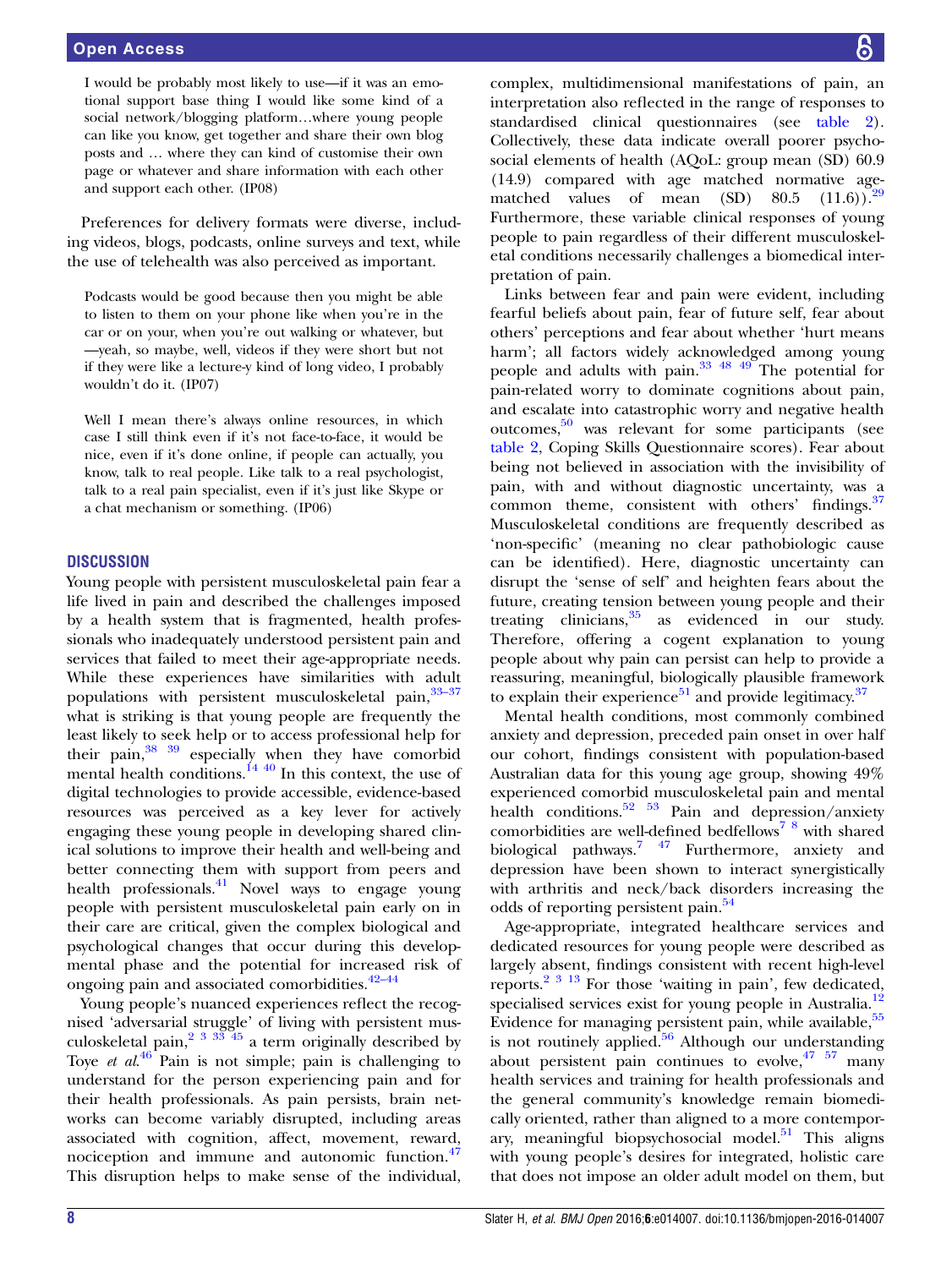<span id="page-8-0"></span>which resonates with their age group: supporting young people to self-manage; to share decision-making; to access peer support; to assume greater responsibility and to build confidence in their ability to effect positive change and strengthen their self-confidence. $58$  The use of digital technologies to lever improved pain care is intuitive given 99% of young people in Australia use the internet, with 95% connecting daily and using this as their main source of health information. $14$  Digital technologies provide an opportunity for the design of innovative, age-appropriate, flexible, agile health systems that actively engage young people,<sup>[59](#page-10-0)</sup> complement face-to-face delivery of health services and provide 24/7 accessibility, bypassing geographic and financial barriers associated with traditional service delivery. Emerging evidence shows promising support for the use of social networking programmes to reduce musculoskeletal pain in young people; $60 - 61$  internet delivery of psychological interventions for reducing pain and improving func- $\frac{62}{2}$  $\frac{62}{2}$  $\frac{62}{2}$  and clinician-guided internet cognitive–behavioural therapy with significant improvements in disability, anxiety, depression and pain levels.<sup>63</sup>

Strengths of this study include purposeful sampling from jurisdictions around Australia; clinical characterisation of participants; iterative development of an interview schedule informed by pilot testing; data analysis by a content/methods expert and data redundancy. The knowledge gap filled by this study is also timely considering the increased attention towards health system reform in primary care settings across the global, particularly as it relates to better managing chronic health conditions and comorbid mental health conditions and levering ehealth and mhealth to improve information and service delivery for young people. $61$  The results should be interpreted in the context of some limitations. First, we recruited a dominantly female sample, suggesting different approaches to recruiting young men to such studies may be required. While the prevalence of musculoskeletal health conditions and pain is greater in women, we cannot exclude the potential for female bias. Second, the possibility of selection bias cannot be excluded, as we did not ascribe 'a priori' to maximum heterogeneity sampling, although it was finally achieved. Third, a participation bias may exist where only those young people who feel confident to share their perspectives or who are experiencing service or information gaps participated. Fourth, our sample represents that of residents in a developed country with an accessible and high-quality healthcare system. In this context, our findings are not necessarily transferable to nations with different healthcare systems or in middle-income or low-income economies where healthcare systems are fragmented and lack major resources.<sup>[61](#page-10-0)</sup>

This in-depth dissection exposes the complex nature of pain and highlights the service gaps for young people in Australia with persistent musculoskeletal pain. Implementing evidence-informed, age-appropriate models of care with which young people want to engage

requires innovation. Digital technologies interfacing with contemporary health policy in this area provide an opportunity to lever implementation of such models, potentially transforming access to best practice pain care and potentially mitigating care disparities.

#### Author affiliations

<sup>1</sup>School of Physiotherapy and Exercise Science, Curtin University, Perth, Western Australia, Australia

<sup>2</sup>HealthSense (Aust) Pty Ltd, Melbourne, Victoria, Australia

<sup>3</sup>Department of Health, Government of Western Australia, Perth, Western Australia, Australia

<sup>4</sup>School of Psychology and Speech Pathology, Curtin University, Perth, Western Australia, Australia

5 Department of Medicine and Bone & Mineral Medicine, University of Melbourne, Royal Melbourne Hospital, Melbourne, Victoria, Australia 6 Arthritis and Osteoporosis Victoria, Melbourne, Victoria, Australia

Acknowledgements The research team thanks the following people: Professor Jeff Richardson, Professor and Foundation Director, Centre for Health Economics, Monash University, Australia, for guidance on the use of The Assessment of the Quality of Life (AQoL) 8-domain questionnaire; and Angelo Iezzi, MSc BE(Civil) GradDipLang, Research Fellow, Centre for Health Economics, Monash University, and Clayton Victoria for assistance with the calculation and provision of age-specific normative data for the AQoL 8D (MSD). The study participants are gratefully acknowledged for their contribution to this project. For their assistance with recruitment: Dr David Butler, NOI Group; Ms Stefanie Hartley, Project Officer—Young Female Health Initiative, Molecular Microbiology, Infection and Immunity, Murdoch Children's Research Institute, Molecular Microbiology Laboratory, The Royal Women's Hospital, Parkville, Victoria.

Funding Funding to undertake this study was provided by partnership grants awarded by Arthritis and Osteoporosis Victoria and Arthritis and Osteoporosis Western Australia, with in kind support from Curtin University and the Department of Health (Government of Western Australia). The funding bodies did not influence decisions related to data collection, analysis, interpretation or submission of the manuscript for publication.

Competing interests AMB reports grants from Arthritis and Osteoporosis Victoria, grants from Arthritis and Osteoporosis WA, during the conduct of the study; AMB was a salaried employee of Arthritis and Osteoporosis Victoria at the time the study was undertaken; JEJ declares personal research fees from Curtin University, during the conduct of the study; JC declares personal research fees from Curtin University, during the conduct of the study.

Ethics approval This study was approved by the Curtin University Human Research Ethics Committee, Perth, Australia.

Provenance and peer review Not commissioned; externally peer reviewed.

Data sharing statement Extracts from this data set may be made available by emailing the corresponding authors.

**Open Access** This is an Open Access article distributed in accordance with the Creative Commons Attribution Non Commercial (CC BY-NC 4.0) license, which permits others to distribute, remix, adapt, build upon this work noncommercially, and license their derivative works on different terms, provided the original work is properly cited and the use is non-commercial. See: [http://](http://creativecommons.org/licenses/by-nc/4.0/) [creativecommons.org/licenses/by-nc/4.0/](http://creativecommons.org/licenses/by-nc/4.0/)

#### **REFERENCES**

- Slater H, Jordan JE, Chua J, et al. Young people's experiences of living with persistent pain, their interactions with health services and their needs and preferences for pain management including digital technologies. Melbourne, Western Australia: Arthritis and Osteoporosis Victoria and Arthritis and Osteoporosis Western Australia, 2016. [http://www.move.org.au/Research/Funded-Research/](http://www.move.org.au/Research/Funded-Research/Completed/Painful-Transitions) [Completed/Painful-Transitions.](http://www.move.org.au/Research/Funded-Research/Completed/Painful-Transitions)
- 2. MBF Foundation. The high price of pain: the economic impact of persistent pain in Australia. Sydney, Australia, 2011. [http://apo.org.](http://apo.org.au/research/high-price-pain-economic-impact-persistent-painaustralia)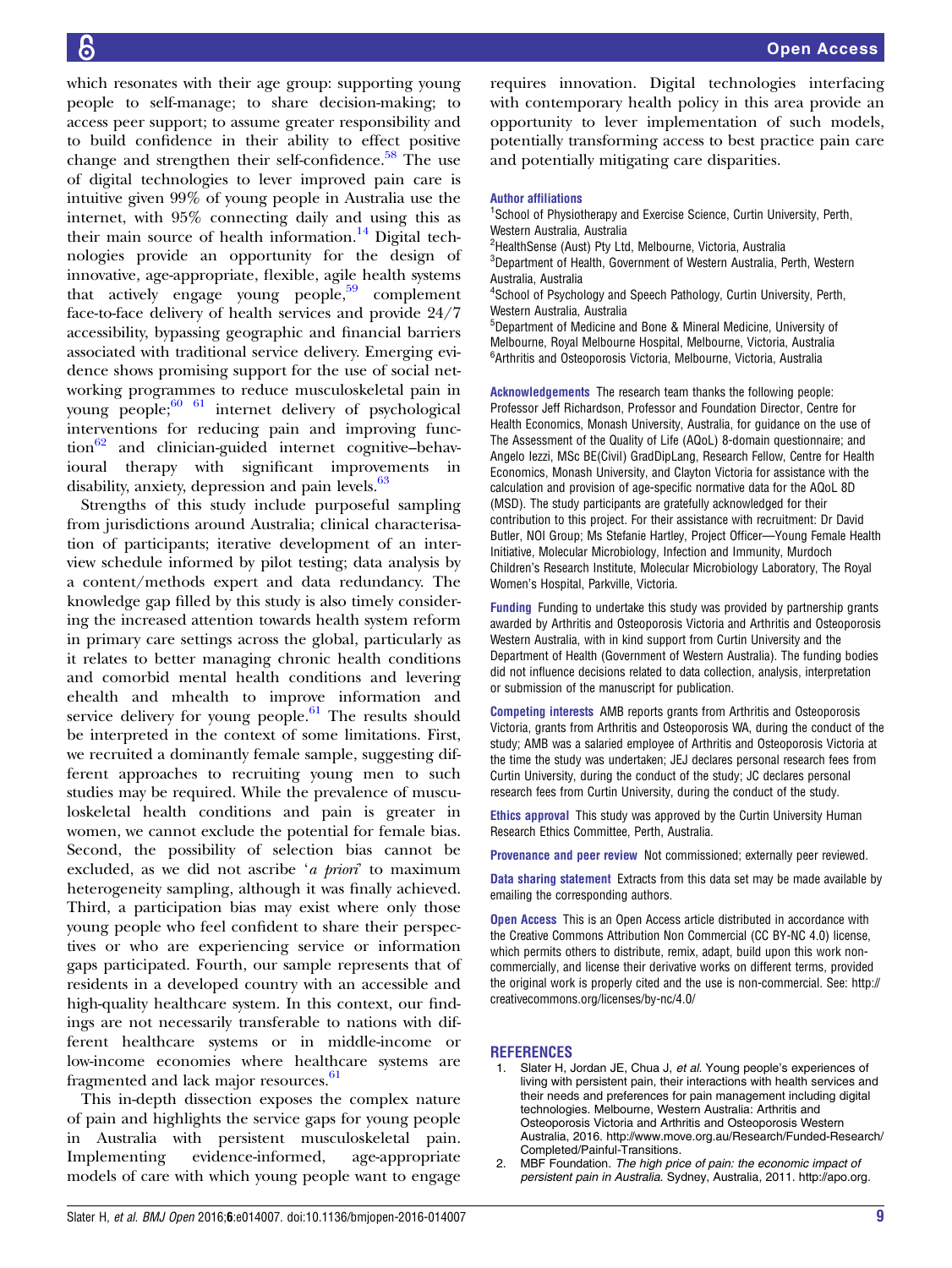### <span id="page-9-0"></span>Open Access

[au/research/high-price-pain-economic-impact-persistent-painaustralia](http://apo.org.au/research/high-price-pain-economic-impact-persistent-painaustralia) (accessed 18 Aug 2014).

- 3. Arthritis and Osteoporosis Victoria. A problem worth solving. Elsternwick: Arthritis and Osteoporosis Victoria, 2013. [http://www.](http://www.move.org.au/Research/Funded-Research/Completed/A-Problem-Worth-Solving) [move.org.au/Research/Funded-Research/Completed/A-Problem-](http://www.move.org.au/Research/Funded-Research/Completed/A-Problem-Worth-Solving)[Worth-Solving](http://www.move.org.au/Research/Funded-Research/Completed/A-Problem-Worth-Solving) (accessed 18 Aug 2014)
- 4. O'Sullivan PB, Straker LM, Smith A, et al. Carer experience of back pain is associated with adolescent back pain experience even when controlling for other carer and family factors. [Clin J Pain](http://dx.doi.org/10.1097/AJP.0b013e3181602131) 2008;24:226–31.
- 5. King S, Chambers CT, Huguet A, et al. The epidemiology of chronic pain in children and adolescents revisited: a systematic review. [Pain](http://dx.doi.org/10.1016/j.pain.2011.07.016) 2011;152:2729–38.
- 6. Swain MS, Henschke N, Kamper SJ, et al. An international survey of pain in adolescents. [Bmc Public Health](http://dx.doi.org/10.1186/1471-2458-14-447) 2014:14:447.
- 7. Andersen SL, Teicher MH. Stress, sensitive periods and maturational events in adolescent depression. [Trends Neurosci](http://dx.doi.org/10.1016/j.tins.2008.01.004) 2008;31:183–91.
- 8. Bair MJ, Robinson RL, Katon W, et al. Depression and pain comorbidity: a literature review. [Arch Intern Med](http://dx.doi.org/10.1001/archinte.163.20.2433) 2003;163:2433-45.
- 9. Lépine JP, Briley M. The epidemiology of pain in depression. [Hum](http://dx.doi.org/10.1002/hup.618) [Psychopharm Clin](http://dx.doi.org/10.1002/hup.618) 2004;19:S3-7.
- 10. Mangerud WL, Bjerkeset O, Lydersen S, et al. Chronic pain and pain-related disability across psychiatric disorders in a clinical adolescent sample. *[Bmc Psychiatry](http://dx.doi.org/10.1186/1471-244X-13-272)* 2013;13:272.
- 11. Skrove M, Romundstad P, Indredavik MS. Chronic multisite pain in adolescent girls and boys with emotional and behavioral problems: the Young-HUNT study. [Eur Child Adoles Psychiatry](http://dx.doi.org/10.1007/s00787-014-0601-4) 2015;24:503–15.
- 12. Hogg MN, Gibson S, Helou A, et al. Waiting in pain: a systematic investigation into the provision of persistent pain services in Australia. [Med J Aust](http://dx.doi.org/10.5694/mja12.10140) 2012;196:386-90.
- 13. IOM (Institute of Medicine). Relieving pain in America: a blueprint for transforming prevention, care, education, and research. Washington, DC: The National Academies Press, 2011. [http://www.nap.edu/](http://www.nap.edu/catalog/13172/relieving-pain-in-america-a-blueprint-for-transforming-prevention-care) [catalog/13172/relieving-pain-in-america-a-blueprint-for-transforming](http://www.nap.edu/catalog/13172/relieving-pain-in-america-a-blueprint-for-transforming-prevention-care)[prevention-care](http://www.nap.edu/catalog/13172/relieving-pain-in-america-a-blueprint-for-transforming-prevention-care) (accessed 8 Feb 2015).
- 14. Burns J, Birrell E. Enhancing early engagement with mental health services by young people. [Psychol Res Behav Manag](http://dx.doi.org/10.2147/PRBM.S49151) 2014;7:303–12.
- 15. Slater H, Davies SJ, Parsons R, et al. A policy-into-practice intervention to increase the uptake of evidence-based management of low back pain in primary care: a prospective cohort study. [PLoS](http://dx.doi.org/10.1371/journal.pone.0038037) [ONE](http://dx.doi.org/10.1371/journal.pone.0038037) 2012;7:e38037.
- 16. Briggs AM, Slater H, Smith AJ, et al. Models of care for addressing chronic musculoskeletal pain and health in children and adolescents. [Best Pract Res Clin Rheumatol](http://dx.doi.org/10.1002/j.1532-2149.2012.00246.x) 2016;30:468–82.
- 17. Stinson J, Connelly M, Kamper SJ, et al. Models of care for addressing chronic musculoskeletal pain and health in children and adolescents. Best Pract Res Clin Rheumatol 2016;30:468–82.
- 18. Clarke AM, Kuosmanen T, Chambers D, et al. Bridging the digital disconnect: exploring youth, education, health and mental health professionals' views on using technology to promote young people's mental health. Melbourne, Australia: Health Promotion Research Centre National University of Ireland Galway and Inspire Ireland Foundation in collaboration with the Young and Well Cooperative Research Centre, 2014. [http://ie.reachout.com/wp-content/uploads/](http://ie.reachout.com/wp-content/uploads/2013/10/Bridging-the-digital-disconnect.pdf) [2013/10/Bridging-the-digital-disconnect.pdf](http://ie.reachout.com/wp-content/uploads/2013/10/Bridging-the-digital-disconnect.pdf) (accessed 16 Jul 2016)
- 19. Keogh E, Rosser BA, Eccleston C. e-Health and chronic pain management: current status and developments. [Pain](http://dx.doi.org/10.1016/j.pain.2010.07.014) 2010;151:18–21.
- 20. Tong A, Sainsbury P, Craig J. Consolidated criteria for reporting qualitative research (COREQ): a 32-item checklist for interviews and focus groups. [Int J Qual Health Care](http://dx.doi.org/10.1093/intqhc/mzm042) 2007;19:349-57.
- 21. Australian Institute of Health and Welfare. Young Australians: their health and wellbeing. Cat no PHE 140. Canberra: Australian Institute of Health and Welfare, 2011. [http://www.aihw.gov.au/publication](http://www.aihw.gov.au/publication-detail/?id=10737419261)[detail/?id=10737419261](http://www.aihw.gov.au/publication-detail/?id=10737419261) (accessed 18 Feb 2016).
- 22. Australian Institute of Health and Welfare. Arthritis and other musculoskeletal conditions across the life stages. Arthritis Series. Canberra: Australian Institute of Health and Welfare, 2014. [http://](http://www.aihw.gov.au/publication-detail/?id=60129547059) [www.aihw.gov.au/publication-detail/?id=60129547059](http://www.aihw.gov.au/publication-detail/?id=60129547059) (accessed 15 Oct 2016).
- 23. Speerin R, Slater H, Li L, et al. Moving from evidence to practice: models of care for the prevention and management of musculoskeletal conditions. [Best Pract Res Clin Rheumatol](http://dx.doi.org/10.1016/j.berh.2014.07.001) 2014;28:479–515.
- 24. Beales DJ, Smith AJ, O'Sullivan PB, et al. Low back pain and comorbidity clusters at 17 years of age: a cross-sectional examination of health-related quality of life and specific low back pain impacts. [J Adolescent Health](http://dx.doi.org/10.1016/j.jadohealth.2011.09.017) 2012;50:509-16.
- 25. Linton SJ, Nicholas M, MacDonald S. Development of a short form of the Orebro musculoskeletal pain screening questionnaire. [Spine](http://dx.doi.org/10.1097/BRS.0b013e3181f8f775) 2011;36:1891–5.
- 26. Rosenstiel AK, Keefe FJ. The use of coping strategies in chronic low back pain patients: relationship to patient characteristics and current adjustment. [Pain](http://dx.doi.org/10.1016/0304-3959(83)90125-2) 1983;17:33–44.
- 27. Zigmond AS, Snaith RP. The hospital anxiety and depression scale. [Acta Psychiatr Scand](http://dx.doi.org/10.1111/j.1600-0447.1983.tb09716.x) 1983;67:361-70.
- 28. Nicholas MK. The pain self-efficacy questionnaire: taking pain into account. [Eur J Pain](http://dx.doi.org/10.1016/j.ejpain.2005.12.008) 2007;11:153–63.
- 29. Richardson J, Iezzi A, Khan MA, et al. Validity and reliability of the Assessment of Quality of Life (AQoL)-8D multi-attribute utility instrument. [Patient](http://dx.doi.org/10.1007/s40271-013-0036-x) 2014;7:85-96.
- 30. Mays N, Pope C. Rigour and qualitative research. **[BMJ](http://dx.doi.org/10.1136/bmj.311.6997.109) 1995**;311: 109–12.
- 31. Strauss A, Corbin J. Basics of qualitative research: techniques and procedures for developing grounded theory. Thousand Oaks, CA: Sage, 1998
- 32. Patton MC. Qualitative research and evaluation methods: integrating theory and practice. Saint Paul, MN: Sage Publishing, 2014.
- 33. Bunzli S, Watkins R, Smith A, et al. Lives on hold: a qualitative synthesis exploring the experience of chronic low-back pain. [Clin](http://dx.doi.org/10.1097/AJP.0b013e31827a6dd8) [J Pain](http://dx.doi.org/10.1097/AJP.0b013e31827a6dd8) 2013;29:907-16.
- 34. Burke AL, Mathias JL, Denson LA. Psychological functioning of people living with chronic pain: a meta-analytic review. [Br J Clin](http://dx.doi.org/10.1111/bjc.12078) [Psychol](http://dx.doi.org/10.1111/bjc.12078) 2015;54:345-60.
- 35. Slade SC, Molloy E, Keating JL. The dilemma of diagnostic uncertainty when treating people with chronic low back pain: a qualitative study. [Clin Rehabil](http://dx.doi.org/10.1177/0269215511420179) 2012;26:558-69.
- 36. Snelgrove S, Liossi C. Living with chronic low back pain: a metasynthesis of qualitative research. Chronic IIIn 2013;9:283-301.
- 37. Toye F, Barker K. 'Could I be imagining this?' The dialectic struggles of people with persistent unexplained back pain. [Disabil Rehabil](http://dx.doi.org/10.3109/09638281003657857) 2010;32:1722–32.
- 38. Paananen MV, Taimela SP, Tammelin TH, et al. Factors related to seeking health care among adolescents with musculoskeletal pain. [Pain](http://dx.doi.org/10.1016/j.pain.2011.01.002) 2011;152:896–903.
- 39. Tiira AH, Paananen MV, Taimela SP, et al. Determinants of adolescent health care use for low back pain. [Eur J Pain](http://dx.doi.org/10.1002/j.1532-2149.2012.00178.x) 2012;16:1467–76.
- 40. Rickwood DJ, Mazzer KR, Telford NR. Social influences on seeking help from mental health services, in-person and online, during adolescence and young adulthood. [BMC Psychiatry](http://dx.doi.org/10.1186/s12888-015-0429-6) 2015;15:40.
- 41. Stinson JN, Lalloo C, Harris L, et al. iCanCope with pain: user-centred design of a web- and mobile-based self-management program for youth with chronic pain based on identified health care needs. [Pain Res Manag](http://dx.doi.org/10.1155/2014/935278) 2014;19:257–65.
- 42. Paananen M, Taimela S, Auvinen J, et al. Impact of self-reported musculoskeletal pain on health-related quality of life among young adults. [Pain Med](http://dx.doi.org/10.1111/j.1526-4637.2010.01029.x) 2011;12:9–17.
- 43. Paananen MV, Auvinen JP, Taimela SP, et al. Psychosocial, mechanical, and metabolic factors in adolescents' musculoskeletal pain in multiple locations: a cross-sectional study. [Eur J Pain](http://dx.doi.org/10.1016/j.ejpain.2009.06.003) 2010;14:395–401.
- 44. Paananen MV, Taimela SP, Auvinen JP, et al. Risk factors for persistence of multiple musculoskeletal pains in adolescence: a 2-year follow-up study. [Eur J Pain](http://dx.doi.org/10.1016/j.ejpain.2010.03.011) 2010;14:1026-32.
- 45. Semple TJ, Hogg MN. Waiting in pain. *[Med J Aust](http://dx.doi.org/10.5694/mja12.10148)* 2012;196:372–3.<br>46. Tove E Seers K. Allcock N. et al. Patients' experiences of chronic
- Toye F, Seers K, Allcock N, et al. Patients' experiences of chronic non-malignant musculoskeletal pain: a qualitative systematic review. [Br J Gen Pract](http://dx.doi.org/10.3399/bjgp13X675412) 2013;63:e829–41.
- 47. Simons LE, Elman I, Borsook D. Psychological processing in chronic pain: a neural systems approach. [Neurosci Biobehav Rev](http://dx.doi.org/10.1016/j.neubiorev.2013.12.006) 2014;39:61–78.
- 48. Smith AJ, O'Sullivan PB, Beales D, et al. Back pain beliefs are related to the impact of low back pain in 17-year-olds. [Phys Ther](http://dx.doi.org/10.2522/ptj.20110396) 2012;92:1258–67.
- 49. Bunzli S, Smith A, Watkins R, et al. What do people who score highly on the Tampa scale of Kinesiophobia really believe? A mixed methods investigation in people with chronic nonspecific low back pain. *[Clin J Pain](http://dx.doi.org/10.1097/AJP.0000000000000143)* 2015;31:621-32.
- 50. Flink IL, Boersma K, Linton SJ. Pain catastrophizing as repetitive negative thinking: a development of the conceptualization. [Cogn](http://dx.doi.org/10.1080/16506073.2013.769621) [Behav Ther](http://dx.doi.org/10.1080/16506073.2013.769621) 2013;42:215–23.
- 51. Moseley GL, Butler DS. Fifteen years of explaining pain: the past, present, and future. [J Pain](http://dx.doi.org/10.1016/j.jpain.2015.05.005) 2015;16:807-13.
- 52. Australian Institute of Health and Welfare. When musculoskeletal conditions and mental disorders occur together. Canberra: Australian Institute of Health and Welfare, Australian Government, 2010. [http://www.aihw.gov.au/WorkArea/DownloadAsset.aspx?](http://www.aihw.gov.au/WorkArea/DownloadAsset.aspx?id=6442452993) [id=6442452993](http://www.aihw.gov.au/WorkArea/DownloadAsset.aspx?id=6442452993) (accessed 18 Aug 2014).